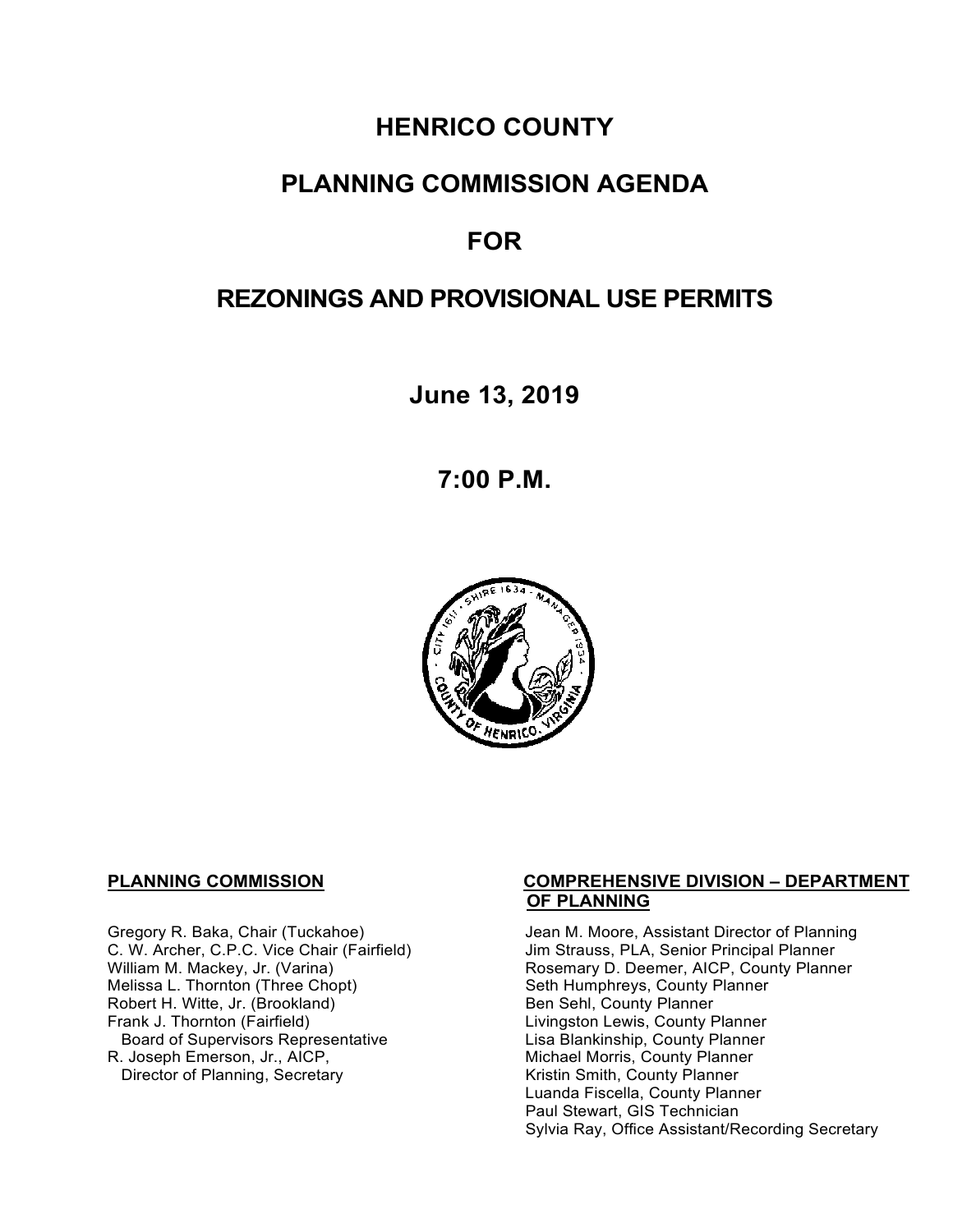#### **PLANNING COMMISSION REZONING MEETING FINAL AGENDA JUNE 13, 2019**

**BEGINNING AT 7:00 P.M.**

**WELCOME:**

**PLEDGE OF ALLEGIANCE:**

**RECOGNITION OF NEWS MEDIA:**

**CALL TO ORDER:**

**REQUESTS FOR WITHDRAWALS AND DEFERRALS: (0); (6)**

**REQUESTS FOR EXPEDITED ITEMS: (1)**

**CASES TO BE HEARD: (0)**

#### *(Deferred from the March 14, 2019 Meeting)*

**ORDINANCE** – To Amend and Reordain Section 24-3 Titled "Definitions," Section 24- 12 Titled "Conditional uses permitted by special exception," Section 24-13 Titled "Accessory uses permitted," Section 24-13.01 Titled "Development standards and conditions for permitted uses," Section 24-28 Titled "Principal uses permitted," Section 24-94 Titled "Table of regulations," Section 24-96 titled "Off-street parking requirements," and Section 24-121 Titled "Conditional zoning or zone approval" of the Code of the County of Henrico. This ordinance allows for short-term rentals of real estate for periods of fewer than 30 consecutive days. Specifically, this ordinance allows hosted short-term rentals by right in the R-0, R-0A, R-1, R-1A, R-2, R-2A, R-3, and R-3A residential districts up to 30 days in a calendar year. For all other short-term rentals in those districts, this ordinance requires the operator of the rental to obtain a conditional use permit. All shortterm rentals would be subject to regulations limiting rentals to the operator's primary residence owned by him and limiting the use of guesthouses, the number of short-term renters and pets, and the length of rentals. The ordinance would also prohibit rentals to minors and double-booking, and require: provision of life-safety equipment consistent with the building code, posting of certain information within the rental, designation of responsible persons to respond to complaints, keeping of records of short-term rentals, and provision of off-street parking. Finally, the ordinance adds and revises definitions related to the rental of real estate. **FOR DECISION ONLY Staff – Miguel Madrigal (Deferral Requested to the September 12, 2019 Meeting) Deferred to the September 12, 2019 Meeting**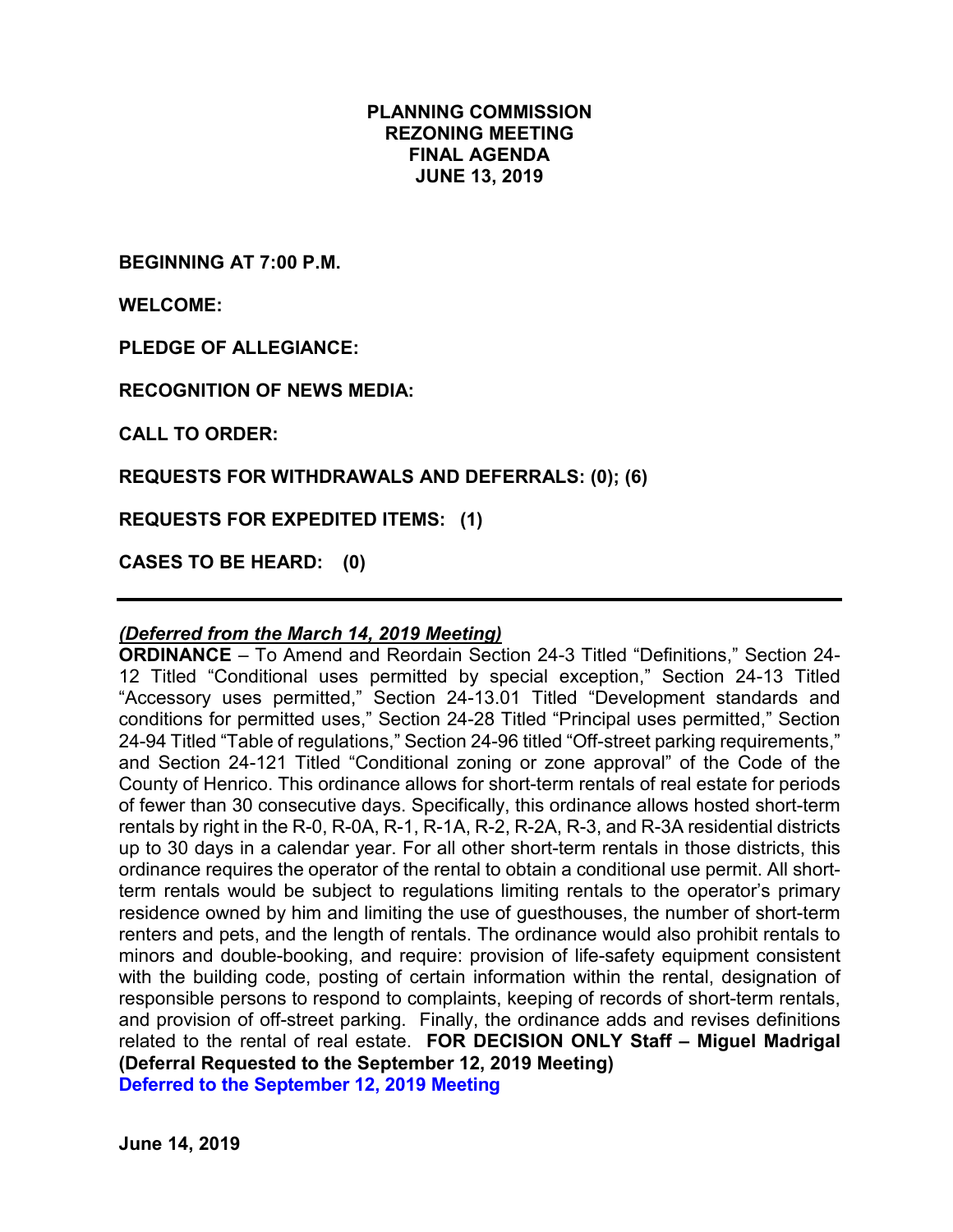**ORDINANCE** – To Amend and Reordain Section 24-36.1 of the Code of the County of Henrico Titled "Provisional uses permitted" to Allow Master-Planned Communities With Mixed Uses and Higher Residential Densities in the R-6 General Residence District by Provisional Use Permit. This ordinance would allow the issuance of provisional use permits for the development of mixed multifamily residential and commercial uses in the R-6 General Residence District for projects up to 10 acres. The ordinance would allow any principal, accessory, or provisional uses permitted in the B-2 district when located in the first or second story of a building exceeding two stories in height and identified in the master plan. The ordinance would set minimum and maximum floor area occupancy requirements and signage allowances for commercial uses. Finally, the ordinance would allow approval of higher multifamily residential densities, reduced setbacks, and reduced parking requirements, in accordance with approved master plans submitted by applicants. **Staff – Ben Sehl**

**Recommended for Approval**

#### **VARINA:**

#### *(Deferred from the May 9, 2019 Meeting)*

**REZ2019-00001 RVA Land for Liberty Homes:** Request to rezone from A-1 Agricultural District to R-2 One-Family Residence District Parcel 821-679-0872 containing 5.381 acres located on the west line of Buffin Road, approximately 2,700' north of Kingsland Road. The applicant proposes two single family dwellings. The R-2 District allows a minimum lot area of 18,000 square feet and a maximum gross density of 2.42 units per acre. The use will be controlled by zoning ordinance regulations. The 2026 Comprehensive Plan recommends Suburban Residential 1, density should not exceed 2.4 units per acre and Environmental Protection Area. The site is in the Airport Safety Overlay District. **Staff – Lisa Blankinship (Deferral Requested to the July 11, 2019 Meeting)**

**Deferred to the July 11, 2019 Meeting**

# **FAIRFIELD:**

**REZ2019-00019 Youngblood, Tyler, and Associates for 2352 LLC:** Request to rezone from R-5C General Residence District (Conditional) to C-1 Conservation District part of Parcel 782-771-0431 containing .904 acres located approximately 770' northwest from the terminus of Magnolia Ridge Drive. The applicant proposes a conservation district. The use will be controlled by zoning ordinance regulations. The 2026 Comprehensive Plan recommends Environmental Protection Area and Office. **Staff – Luanda Fiscella (Deferral Requested to the July 11, 2019 Meeting)**

**Deferred to the July 11, 2019 Meeting**

**REZ2019-00020 Tim Torrez for Chris Singh**: Request to amend proffers accepted with Rezoning case C-16C-81 on Parcel 808-722-6230 located at the southeast intersection of Nine Mile Road (State Route 33) and Masonic Lane. The applicant proposes to amend proffers to allow printing, publishing, and photographic processing services and other limited uses. The existing zoning is B-3C Business District (Conditional). The 2026 Comprehensive Plan recommends Commercial Concentration. The site is in the Enterprise Zone. **Staff – Mike Morris (Expedited Agenda Requested) Recommended for Approval**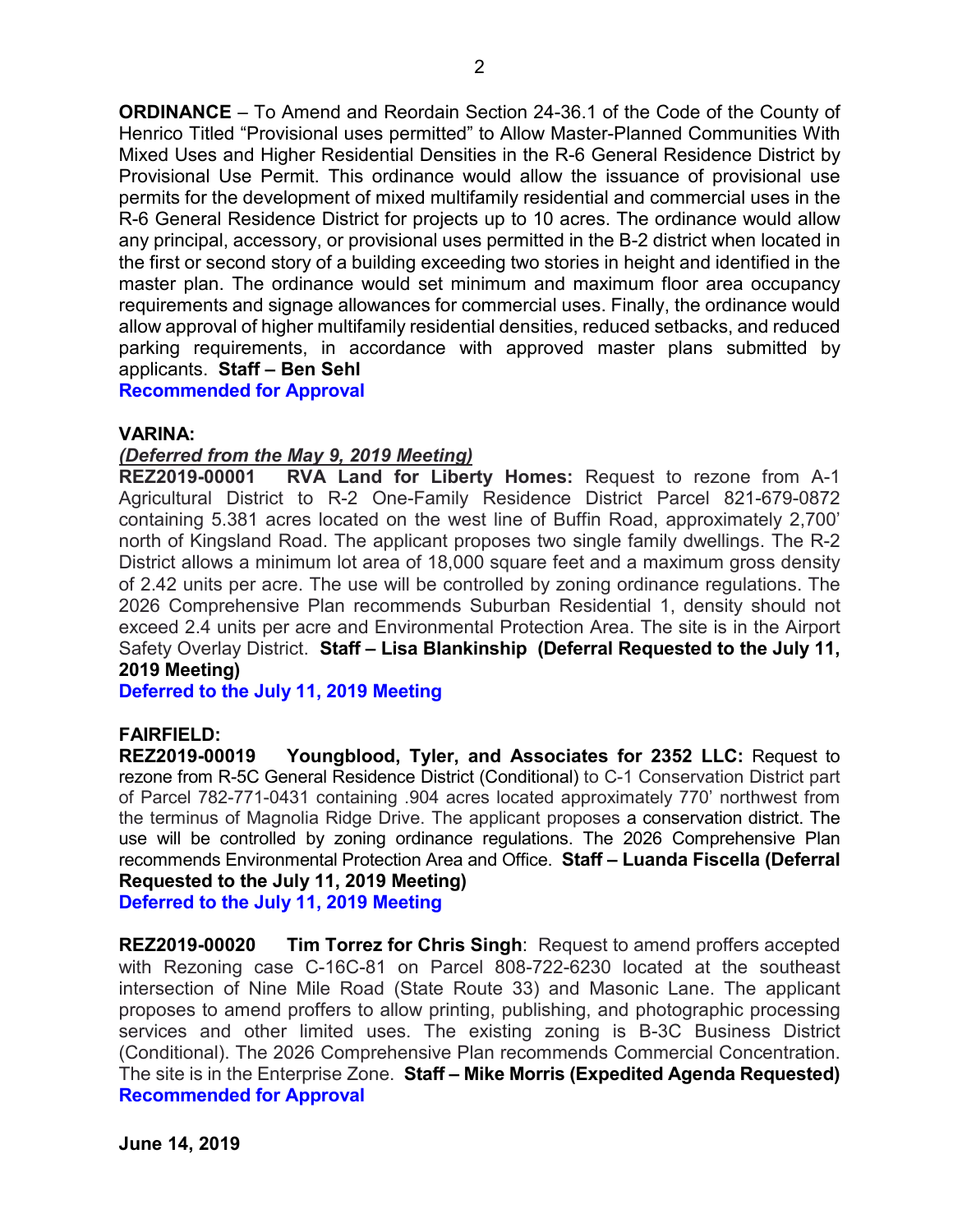**REZ2019-00017 Jesse R. Penn, III:** Request to rezone from A-1 Agricultural District to O-1 Office District Parcel 739-755-8658 containing 1.047 acres located on the north line of Church Road approximately 145' east of its intersection with John Rolfe Parkway. The applicant proposes office uses which will be controlled by zoning ordinance regulations. The 2026 Comprehensive Plan recommends Office. **Staff – Seth Humphreys (Deferral Requested to the August 15, 2019 Meeting) Deferred to the August 15, 2019 Meeting**

#### **TUCKAHOE:**

**REZ2019-00021 James W. Theobald for 1420 N. Parham Road, LC; Thalhimer Regency, LC et al; and Holly Hill Parham, LLC:** Request to conditionally rezone from B-3 Business District to UMUC Urban Mixed-Use District (Conditional) Parcels 752-743- 9774, 752-744-6336, 753-743-9242, and 753-744-2141 containing 35.53 acres located on the south line of Quioccasin Road between Starling Drive and N. Parham Road. The applicant proposes an urban mixed-use development. The uses will be controlled by zoning ordinance regulations and proffered conditions. The 2026 Comprehensive Plan recommends Urban Mixed-Use. **Staff – Ben Sehl (Deferral Requested to the July 11, 2019 Meeting)**

**Deferred to the July 11, 2019 Meeting**

**PUP2019-00009 James W. Theobald for 1420 N. Parham Road, LC; Thalhimer Regency, LC et al; and Holly Hill Parham, LLC:** Request for a Provisional Use Permit under Sections 24-32.1(a, c, e, f, g, i, j, k, l, m, n, o, p, q, r, s, t, v, x, y, z and aa), 24-120 and 24-122.1 of Chapter 24 of the County Code to allow for outdoor vending; an automotive filling station; indoor antique auction; auditorium and assembly hall, coliseum, and stadium; for billiard parlor; single offices, clinics and labs for medical, dental and optical uses greater than 30,000 square feet of floor area; grocery or convenience food store greater than 30,000 square feet of floor area; indoor recreation facility/swimming pool greater than 10,000 square feet of floor area; drapery making and furniture upholstering shops; drive-through service window; heliport; office-warehouse; parking garage; radio and television stations and studios; outdoor recreation facilities; sign printing and painting shop; television receiving antennas; buildings in excess of 60' in height; density of residential development exceeding 30 dwelling units per acre; open space less than 20 percent; general hospitals; extended hours of operation for any business containing one or two billiard, pool, or bagatelle tables to 2:00 a.m.; number of for-lease multifamily dwelling units exceeding 30 percent of the total units of the UMU district; and parking plan on Parcels 752-743-9774, 752-744-6336, 753-743-9242, and 753-744-2141 located on the south line of Quioccasin Road between Starling Drive and N. Parham Road. The existing zoning is B-3 Business District. The UMUC zoning district is requested with REZ2019-00021. The 2026 Comprehensive Plan recommends Urban Mixed-Use. **Staff – Ben Sehl (Deferral Requested to the July 11, 2019 Meeting) Deferred to the July 11, 2019 Meeting**